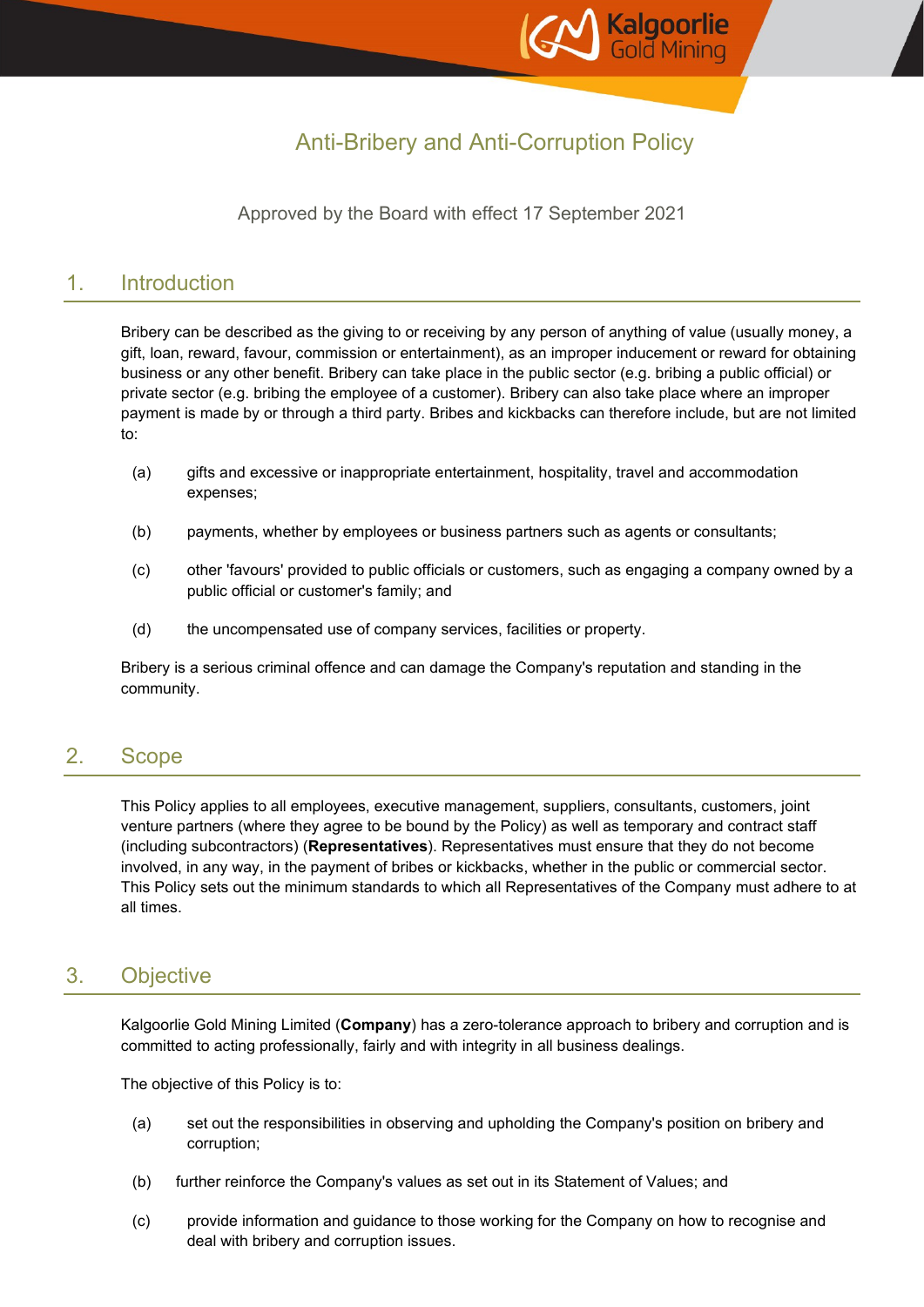

## 4. Anti-bribery and anti-corruption policy

#### 4.1 **Policy details**

No Representative of the Company is permitted to pay, offer, accept or receive a bribe in any form. A Representative must never:

- (a) offer, pay or give anything of value to a public official in order to obtain business or anything of benefit to the Company. 'Public official' should be understood very broadly, and this means anyone paid directly or indirectly by the government or performing a public function, including officials of state-owned enterprises and public international organisations;
- (b) attempt to induce a public official, whether local or foreign, to do something illegal or unethical;
- (c) pay any person when you know, or have reason to suspect, that all or part of the payment may be channelled to a public official. You should therefore be careful when selecting third parties, such as agents, contractors, subcontractors and consultants;
- (d) offer or receive anything of value as a 'quid pro quo' in relation to obtaining business or awarding contracts. Bribery of 'public officials' is a serious matter, but bribery of those working in the private sector is also illegal and contrary to the Company's Code of Conduct;
- (e) establish an unrecorded (slush) fund for any purpose;
- (f) otherwise use illegal or improper means (including bribes, favours, blackmail, financial payments, inducements, secret commissions or other rewards) to influence the actions of others; or offering anything of value when you know it would be contrary to the rules of the recipient's organisation for the recipient to accept it;
- (g) make a false or misleading entry in the Company books or financial records;
- (h) act as an intermediary for a third party in the solicitation, acceptance, payment or offer of a bribe or kickback;
- (i) so-called 'facilitation' or 'grease' payments are prohibited. Such payments should not be made to public officials, even if they are nominal in amount and/or common in a particular country;
- (j) do anything to induce, assist or permit someone else to violate these rules; and
- (k) ignore, or fail to report, any suggestion of a bribe.

As well as complying with the specific prohibitions in this Policy, Representatives must exercise common sense and judgement in assessing whether any arrangement could be perceived to be corrupt or otherwise inappropriate.

#### 4.2 **Agents and Intermediaries**

- (a) Representatives should not hire an agent, consultant or other intermediary if they have reason to suspect that they will pay bribes on behalf of the Company's behalf.
- (b) Representatives should seek to ensure that any third parties that are hired will not make, offer, solicit or receive improper payments on behalf of the Company. All fees and expenses paid to third parties should represent appropriate and justifiable remuneration for legitimate services to be provided and should be paid directly to the third party. Accurate financial records of all payments must be kept.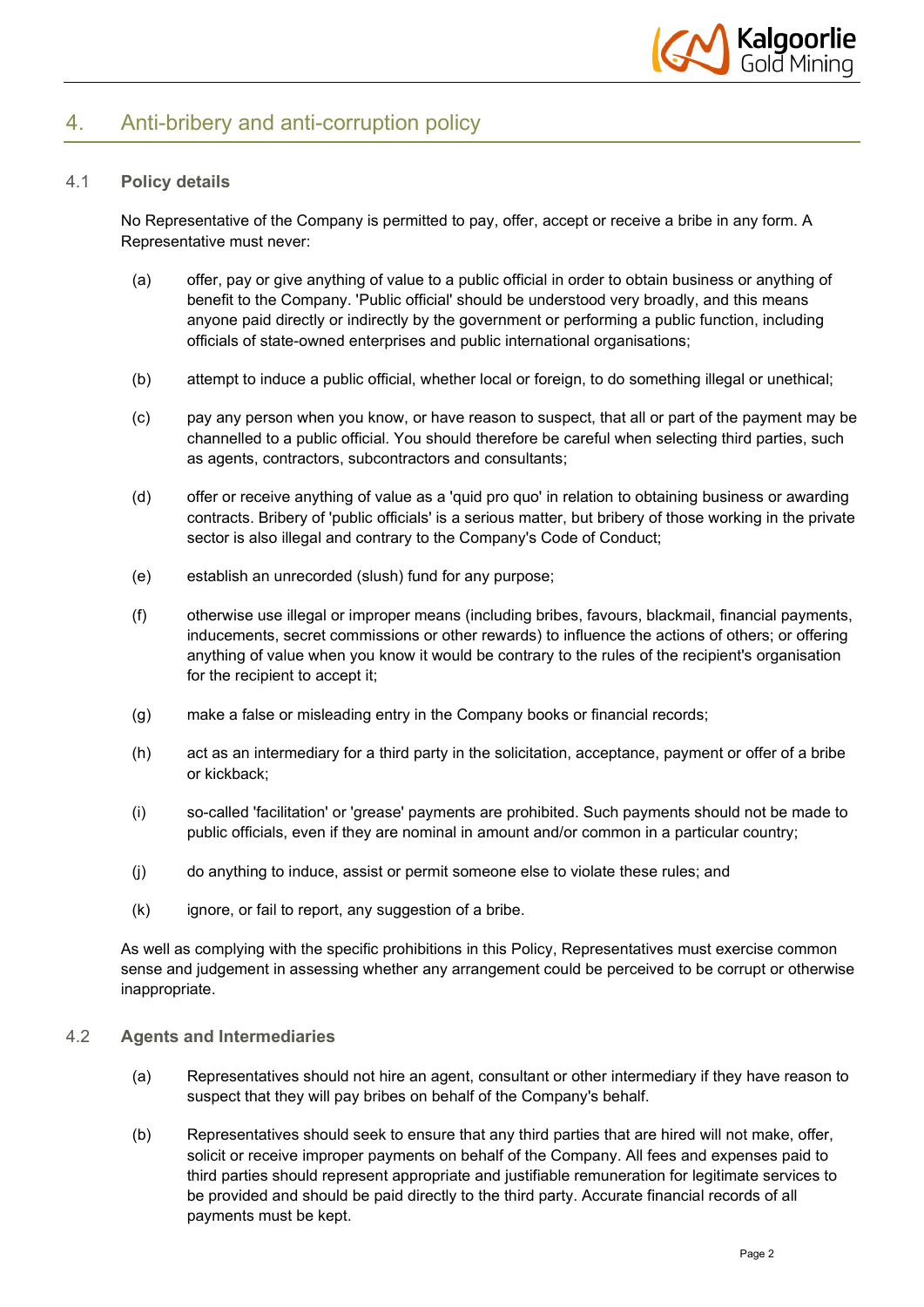

- (c) All business units should adopt appropriate procedures directed towards ensuring that their arrangements with third parties do not expose them to non-compliance with this Policy. Such procedures should assist Representatives in determining whether particular third parties present a corruption risk and, if so, what steps should be taken to address that risk. This may include, in particular, cases where a third party is engaged to act on behalf the Company:
	- (i) to solicit new business;
	- (ii) to interact with public officials; or
	- (iii) In other high-risk situations.
- (d) Representatives must also be aware of factors which suggest the third party may pose a high corruption risk, and consult with their line managers to assess whether there is a need for enhanced due diligence and monitoring, or whether a proposed relationship should not proceed.
- 4.3 **Gifts, entertainment and hospitality**

The Company prohibits the offering of acceptance of gifts, entertained or hospitality in circumstances which would be considered to give rise to undue influence. All Representatives must notify the Company Secretary or Chief Executive Officer of any gifts and/or benefits, either offered or accepted and valued at AUD\$1,000.00 or more, to safeguard and make transparent their relationships and dealings with third parties.

- 4.4 **Charitable and political donations**
	- (a) The Company does not make political donations or payments.
	- (b) Charitable donations can in some circumstances be used as a disguise for bribery, e.g., where a donation is provided to a 'charity' which is controlled by a public official who is in a position to make decisions affecting the Company. Therefore, whilst the Company supports community outreach and charitable work, recipients must be subject to a suitable due diligence and approval process in all circumstances. It must be clear who the actual recipient of the donation is and for whose benefit the donation is ultimately made.

#### 4.5 **Mergers and acquisitions**

An anti-corruption due diligence on companies which the Company is considering acquiring should be performed during the overall due diligence process. The following risk areas should be considered during the due diligence process:

- (a) an entity's control environment: policies, procedures, employee training, audit environment and whistleblower issues;
- (b) any ongoing or past investigations (government or internal), adverse audit findings (external or internal), or employee discipline for breaches of anti-corruption law or policies;
- (c) the nature and scope of an entity's government sales and the history of significant government contracts or tenders. Risks include improper commissions, side agreements, cash payments and kickbacks;
- (d) an entity's important regulatory relationships, such as key licenses, permits, and other approvals. Due diligence in that context would focus on employees who interact with these regulators, and whether there are any fees, expediting payments, gifts or other benefits to public officials;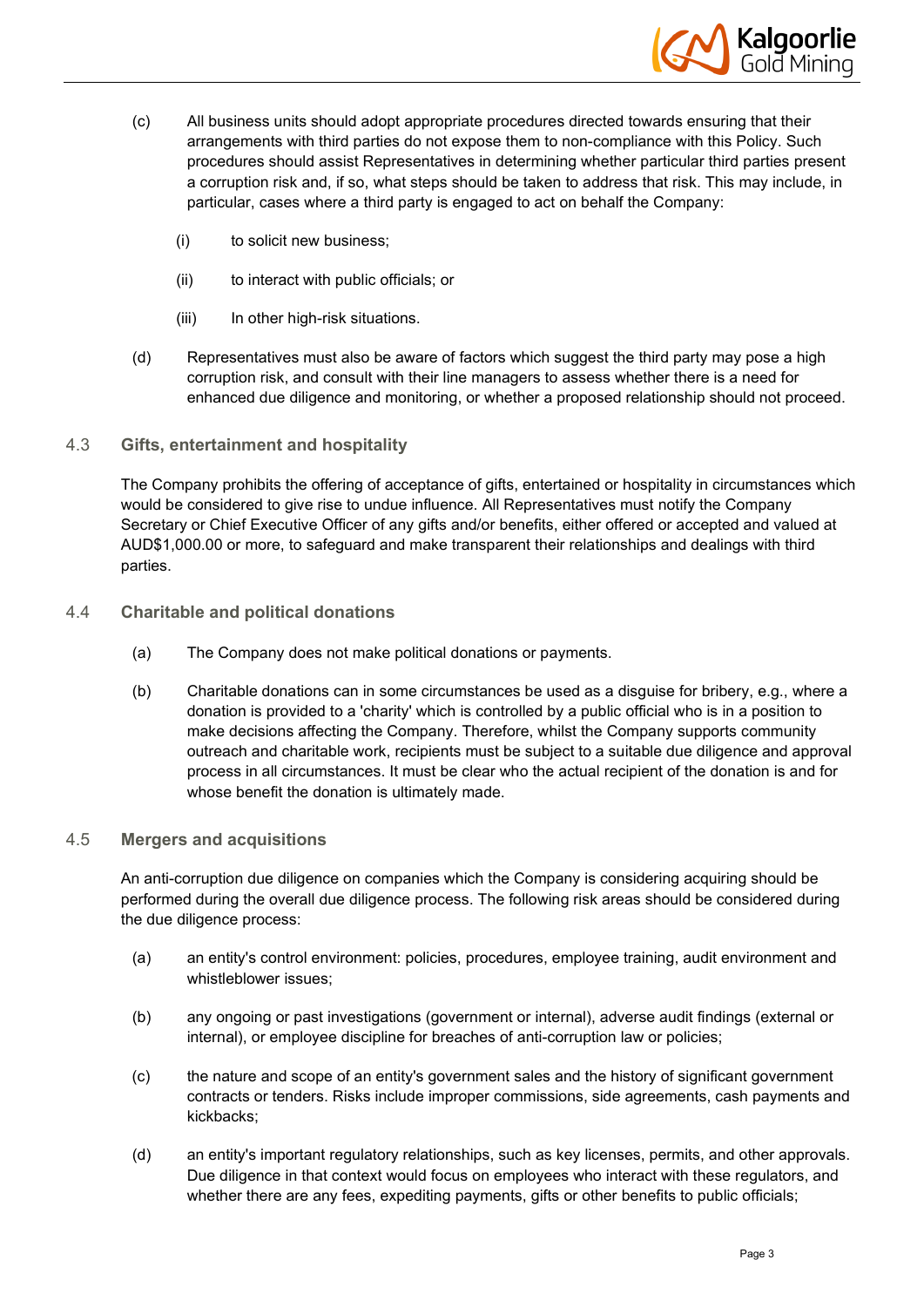

- (e) travel, gifts, entertainment, educational or other expenses incurred in connection with marketing of products or services, or in connection with developing and maintaining relationships with government regulators. Diligence in this area would include examining expense records, inspection or training trips, and conference attendee lists and expenses;
- (f) an entity's relationships with distributors, sales agents, consultants, and other third parties and intermediaries, particularly those who interact with government customers or regulators; and
- (g) an entity's participation in joint ventures or other teaming arrangements that have significant government customers or are subject to significant government regulation.
- 4.6 **Reporting bribery and suspicious activity**
	- (a) If you become aware of any actual or suspected breach of this Policy or if you are ever offered any bribe or kickback, you must report this to the Authorised Officer (see Schedule 1). Processes are in place to ensure that such complaints are investigated and appropriate action taken. The Company will not permit retaliation of any kind against any Representative for making good faith reports about actual or suspected violations of this Policy. These processes apply to all Representatives of the Company.
	- (b) Whistleblowing reports should be made in accordance with the Company's Whistleblower Protection Policy. Matters which may be reported to the Authorised Officers include (but are not limited to):
		- (i) conduct which is inconsistent with the Company stated vision, its Code of Conduct, policies and procedures;
		- (ii) violation of law;
		- (iii) abuse of company resources and assets;
		- (iv) danger to health and safety of any individual;
		- (v) deliberate concealment of information;
		- (vi) fraud, corruption, bribery, extortion and theft;
		- (vii) financial misconduct;
		- (viii) unfair discrimination; and
		- (ix) attempt to suppress or conceal information relating to any of the above.
	- (c) The Company expects all Representatives whether full-time, part-time or temporary acting in good faith to report unethical or fraudulent conduct without fear or favour.
	- (d) Customers and suppliers are also encouraged to report unethical and fraudulent activities and (in the case of customers) activities that could constitute, or could be perceived to be, collusion or price fixing.
	- (e) Representatives have an obligation to report suspected or potential breaches of this Policy to the Authorised Officer. All information and reports to an Authorised Officer will be dealt with in a responsible and sensitive manner.